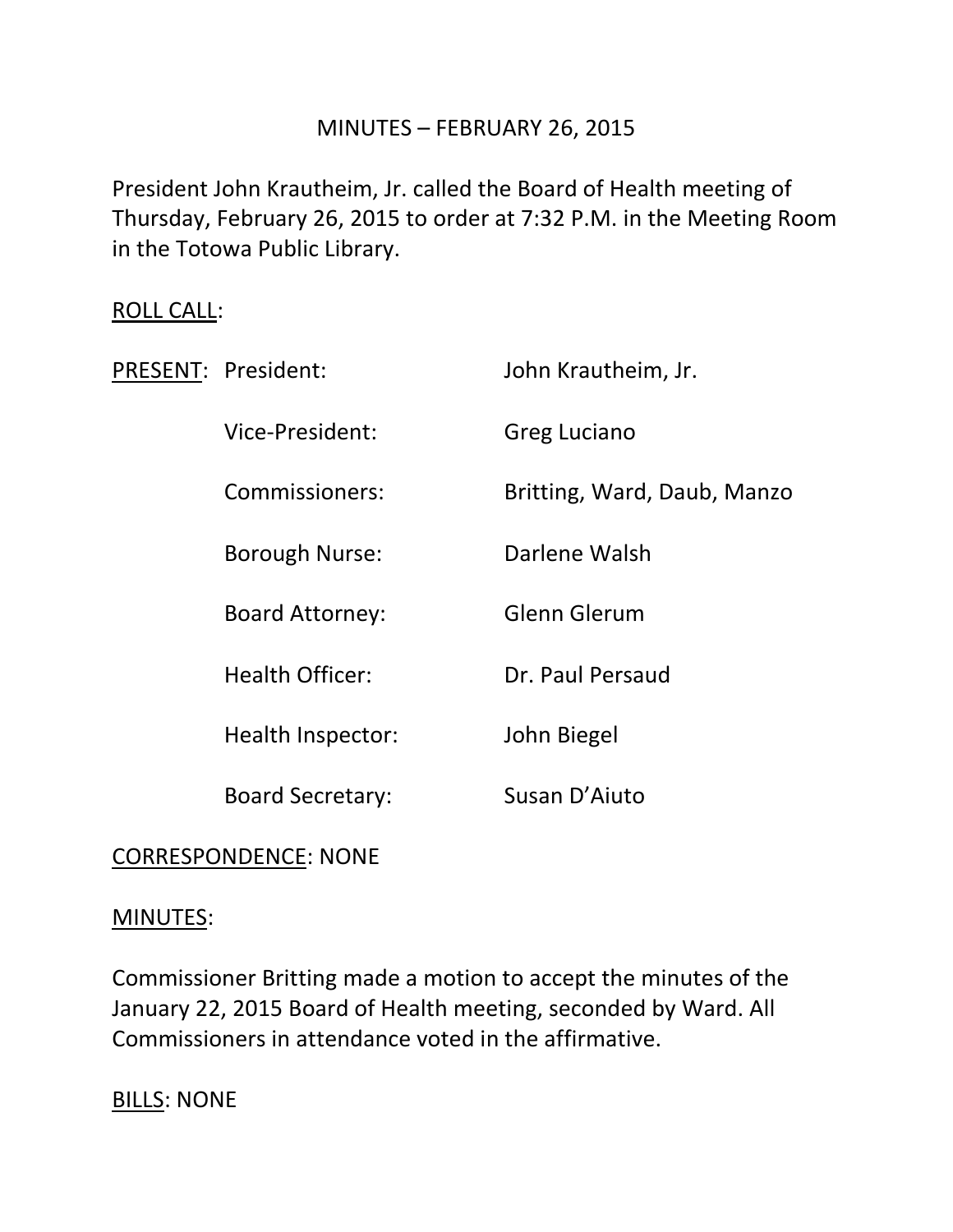# REPORTS:

Commissioner Manzo made a motion to accept the reports submitted, seconded by Daub. All Commissioners in attendance voted in the affirmative.

# OLD BUSINESS:

Commissioner Luciano made a motion to appoint John Biegel as the Health Inspector of the Board of Health for 2015, seconded by Daub. All Commissioners in attendance voted in the affirmative.

Commissioner Britting made a motion to maintain the same committee liaisons of the Board of Health from 2014 for 2015, seconded by Manzo. All Commissioners in attendance voted in the affirmative.

Commissioner Luciano made a motion to accept the Budget of the Board of Health for 2015, seconded by Manzo. All Commissioners in attendance voted in the affirmative.

Commissioner Britting made a motion to accept the Health Service Contract between the City of Paterson and the Totowa Borough Board of Health for the period of July 1, 2014 – June 30, 2015. All Commissioners in attendance voted in the affirmative.

## NEW BUSINESS:

The borough nurse has scheduled the SMAC clinic for Tuesday, May 5, 2015.

The annual rabies clinic scheduled for Tuesday, May 5, 2015 will be put on hold until further notice.